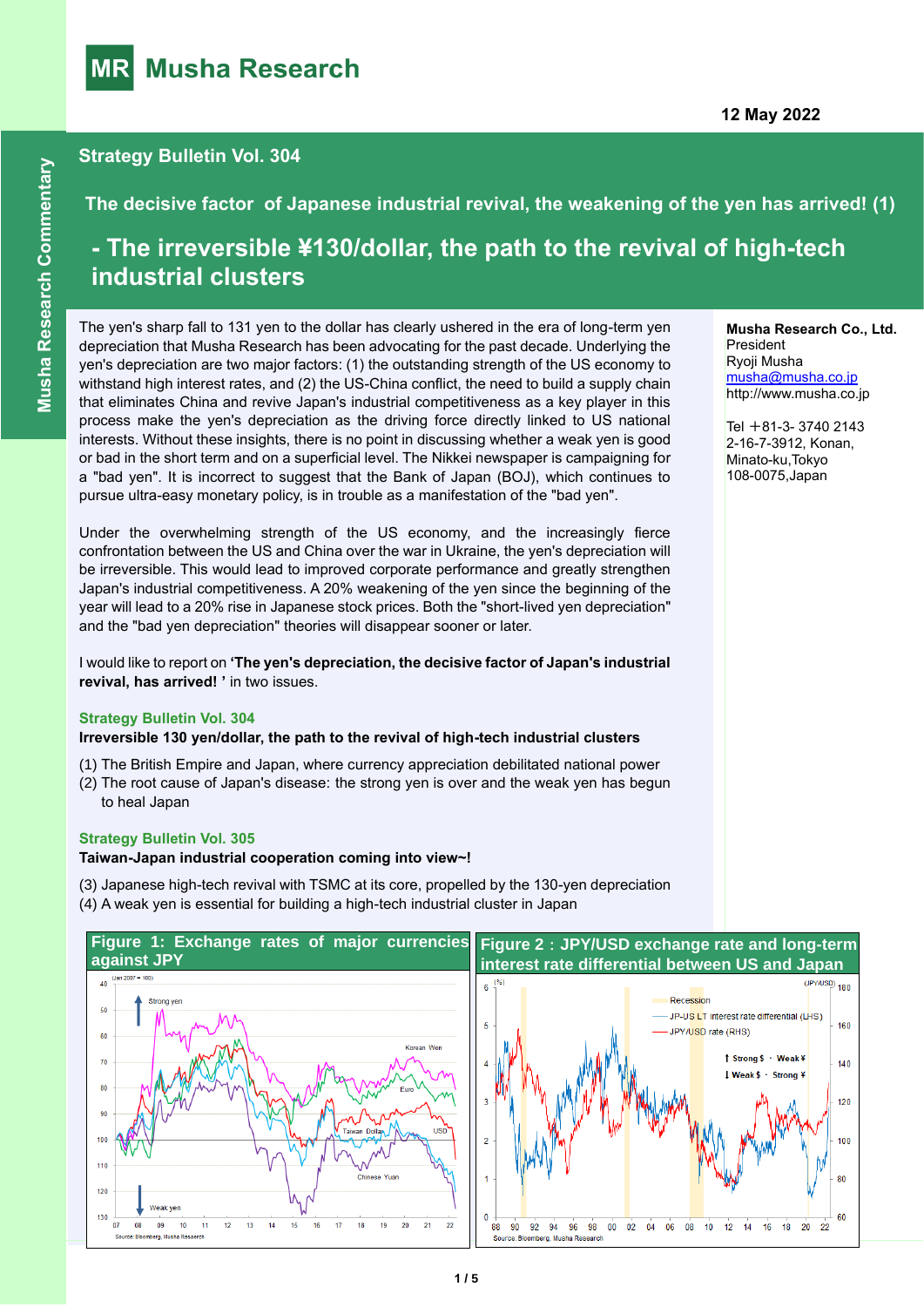# **(1) The British Empire and Japan, where a strong currency weakened national power**

## **Weakening of the yen is good from the perspective of long-term national interest**

There is much discussion in the media of a 'bad yen' depreciation, where rising import prices hit households directly. Business leaders also argued for a bad yen depreciation, with Kengo Sakurada, the representative secretary of the Keizai Doyukai (Japan Association of Corporate Executives), saying, "I can't believe it is at an appropriate level" and "Exporters are not the only ones pulling the Japanese economy forward". Mr Hashimoto, Chairman of the Iron and Steel Federation, stated, "In Japan, where it is difficult to pass on import prices to prices, is a policy of accepting a weak yen a good idea?" Many economists, including Yukio Noguchi and Daisuke Karakama, also argue that the weak yen is a sign of Japan's decline and should not be left unchecked. Certainly, as BOJ Governor Kuroda has pointed out, sudden changes can be disruptive and smoothing adjustments are necessary, but we should not resist the trend of a weaker yen.

A weaker yen is good for exporters and bad for importers, and there are conflicting interests in the short-term depending on the parties involved. However, in the long term, it is infinitely preferable for Japan's national interests and the prosperity of the Japanese economy. A weakening of the yen will increase exports and decrease imports and will also cause factories relocated overseas to return to the domestic market and substitute domestic production for imported goods. This will lead to an increase in domestic investment and production in Japan and higher incomes. The opposite happened in the past when the yen was super strong. Japanese companies moved their factories overseas and domestic demand was encroached by cheap Chinese goods. Now, however, Japanese companies' costs (generated domestically) have fallen by half of what they were 30 years ago. In addition, when the coronary pandemic is over, foreign tourists should rush to Japan, where prices have become cheaper. Thus, the basis of all economic activity is to strengthen the recovery of price competitiveness. A weaker yen is essential for this.

#### **The J-curve effect will bring enormous benefits from a weaker yen**

The reason why economists and the media, especially the Nikkei, which represents the interests of Japanese business, do not report such clear benefits of a weaker yen is that most economists and journalism only see shortterm increases in import prices due to a weaker yen and the resulting inflation. However, any seasoned economist knows that there is a J-curve effect in the balance of trade (i.e. the contribution of trade to domestic income) when the yen weakens. In other words, at the beginning of the yen's depreciation, the unit cost of imports rises and the trade deficit increases, at which point the yen's depreciation appears to be negative, but eventually the yen's depreciation brings about a significant volume change. In the domestic market, there will be a shift from expensive imports to cheaper domestic products, and in overseas markets, cheaper Japanese products will displace foreign products and increase their market share, leading to increased production, employment and investment in Japan. Japanese companies now say they are producing overseas instead of exporting, but the profits of overseas factories are greatly inflated by the weak yen, and the profits are brought to the Japanese parent company in the form of increased financial income and services such as technical instruction fees and dividends.





## **The 'good strong yen' argument, bowing to US criticism of Japan and the narrow interests of the financial community**

The most important thing in foreign exchange is to build industries and employment in favor of the home country in the international division of labor, and history has proven that it is in the national interest to weaken the home currency for this purpose. The fact that the 'beggar-thy-neighbor policy' which induces the depreciation of the national currency to strengthen the price competitiveness of the national industry and increase exports, has been criticized as evidence of this. The focus of US policy towards Japan from the 1980s to around 2000 was to deny the depreciation of the yen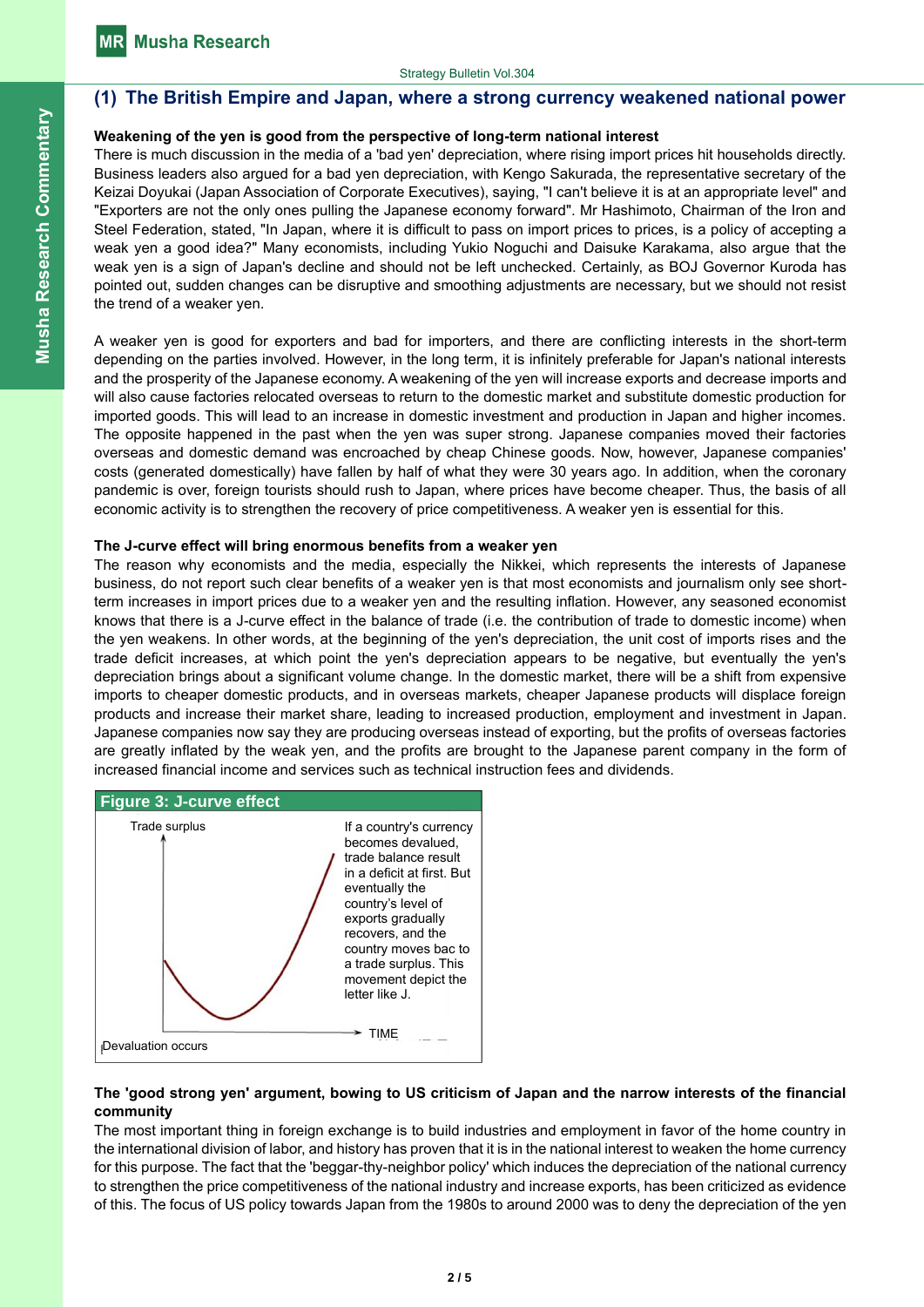and force the yen to appreciate, which was the cause of Japan's free lunch. In the US, the policy of "a strong dollar is in the national interest" by Treasury Secretary Rubin during the Clinton administration was once adopted, but this was due to the unique situation of the US, which is a reserve currency nation and does not have to worry about deficits because its external debt is immediately converted into seigniorage. This does not apply to Japan at all.

In response to this pressure for a stronger currency against Japan, some commentators, such as Bank of Japan Governor Toru Hayami, stated that a stronger yen was in the national interest, but this was a self-serving argument on behalf of the financial community, which was overconfident in Japan's industrial competitiveness and wanted to take advantage of outward investment. In truth, they may have been influenced by US mind control.

## **The source of the downfall of the British Empire, a currency appreciation that succumbed to the narrow interests of the financial community**

In 19th century Britain, the early introduction of the gold standard and the maintenance of a strong currency led to the decline of the British Empire, as its industrial competitiveness, which had been so strong, was overtaken by Germany and the USA in just a few decades. The regret is great that British monetary policy continued to acquiesce to the interests of the financial community, which wanted to channel its huge savings surpluses into overseas investment. The disfavored economist J A Hobson, the first advocate of the 'imperialist theory' followed by Lenin, argued that excess savings due to insufficient domestic demand was a problem His recommendation of expansion of consumption power = promotion of domestic demand was completely ignored by academics and politicians. Had this been made policy, the decline of British industry due to a strong currency could have been avoided. The realization of Hobson's proposal had to wait until Keynes came along 30 years later. (See my book 'The New Imperialism', 2007, Toyo Keizai Shinpo Sha).

Another good example of the negative effects of a strong currency policy is that during the Showa Depression of 1930, the austerity policy of Junnosuke Inoue, who advocated a strong currency and lifted the ban on gold at the old par value, led to the economic catastrophe. On the other hand, the Republic of Korea, where the depreciation of the currency during the Asian financial crisis and the GFC greatly boosted the competitiveness of high-tech companies such as Samsung Electronics and SK Hynix, is an example of the success brought about by a weak currency policy.

Seen in this light, the fact that we are now in an environment where we can enjoy a weak yen without being blamed for it is entirely welcome.

# **(2) The root cause of Japan's disease, the strong yen, has ended and the weak yen has begun to heal Japan**

# **From a punitive appreciation of the yen to an era of beneficent yen depreciation**

As analyzed in Strategy Bulletin No 302 (1 April), the era of punitive yen appreciation, which fundamentally destroyed Japan's competitiveness, is clearly over and the era of yen depreciation beyond its ability to benefit Japan has begun. What is punitive and what is beneficial can be observed in the ratio between the purchasing power parity (i.e. the yen's strength) and the actual exchange rate. As shown in Chart 5, from the late 1980s to 2001 and from 2009-2013, the Japanese yen experienced a punitive appreciation that exceeded its purchasing power parity by 100% at its peak and by more than 30% on average, which significantly degraded Japan's competitiveness and quickly erased its trade surplus.

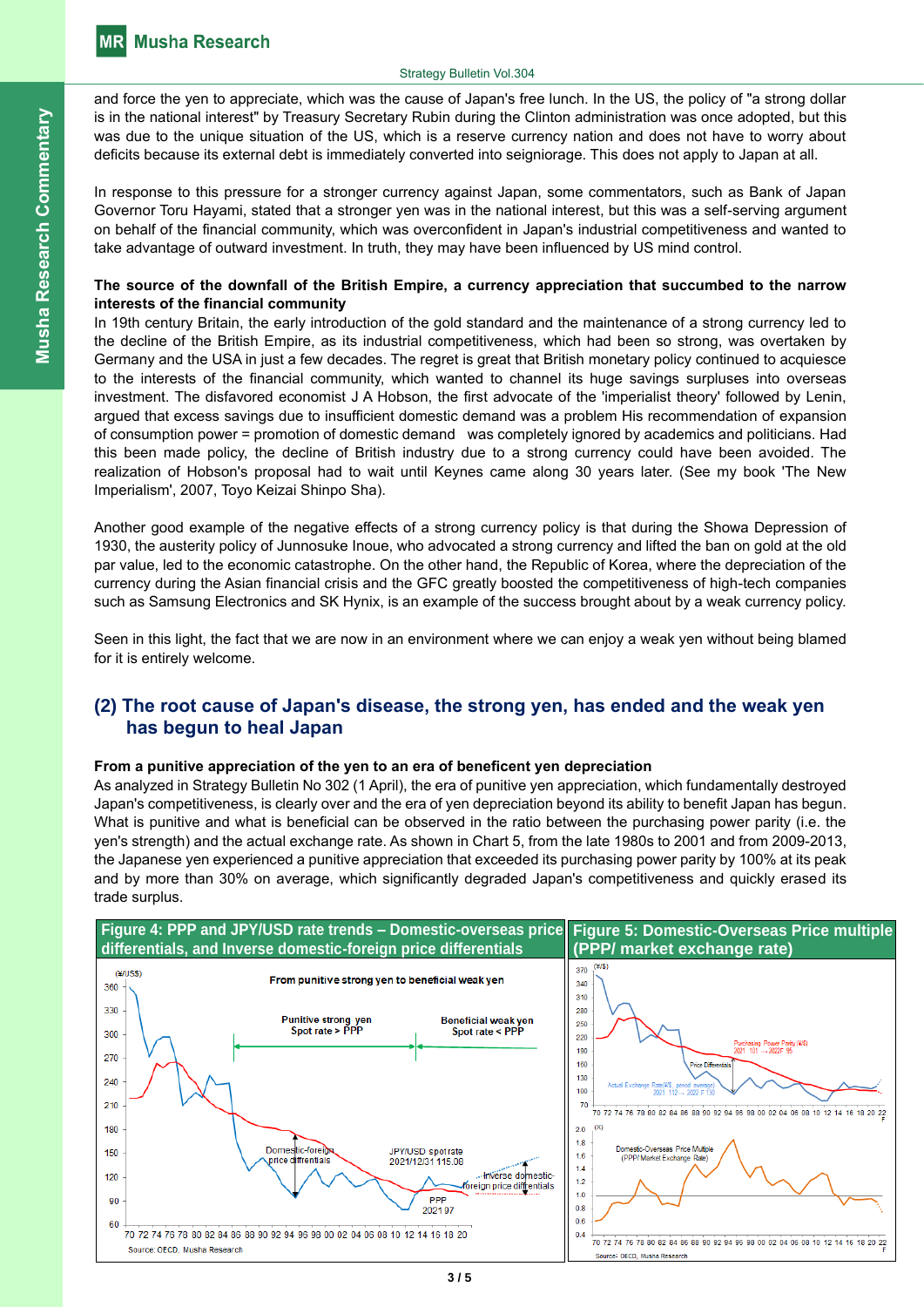#### Strategy Bulletin Vol.304

# **The "Shirakawa Bank of Japan" gave a death sentence to the high-tech industry.**

The super-strong yen in 2008-2012, especially after the GFC, drove the already struggling high-tech industries (semiconductors, LCDs, TVs, mobile phones, PCs, etc.) into bankruptcy, and despite the first coordinated G7 intervention in 10 years when the yen hit 80 against the dollar at the time of the Great East Japan Earthquake in March 2011, a leading-edge semiconductor company Elpida Memory went bankrupt and was acquired by Micron Technology in March 2012.. Sharp's last-ditch investment in an LCD plant also failed. As can be seen in Figure 6, the last six G7 coordinated interventions have all resulted in an immediate major turnaround in the exchange rate from extreme levels, but only in 2011 did this not happen because of strict monetary policy by BOJ. The damage caused to Japanese industry and national interests by the BOJ's misguided monetary policy was enormous. At the time, the Korean won had depreciated by 30% compared to the pre-GFC level, while the Japanese yen appreciated by 30%, and the Korean won depreciated by nearly 50% against the Japanese yen between 2008 and 2012 (see Figure 1). Japanese firms were knocked out by South Korean firms, which already had a well-developed industrial base and competitiveness, partly due to government support. With the exception of semiconductor production equipment, semiconductor materials and electronic components, which South Korea had not yet entered, the core of Japan's high-tech industries collapsed.





# **High-tech industry clusters that were destroyed by the strong yen will be revived by the weak yen, and the key to this revival will be cooperation between Japan and Taiwan**

However, now that Japan has fallen into a trade deficit country, it is likely to enter an era of beneficial yen depreciation. The punitive appreciation of the yen has already been resolved since around 2014, and the revival of Japanese industry and business is underway. Corporate profits are at an all-time high and overseas production has already peaked and begun to decline. Reforms and new business models of Japanese companies are emerging in the hightech peripheral industries that have survived. (See Strategy Bulletin No. 297 (1 Jan 2022) 'Outlook for 2022 - Focus on the business models of Japanese companies that will lead the NEXT GAFAM').